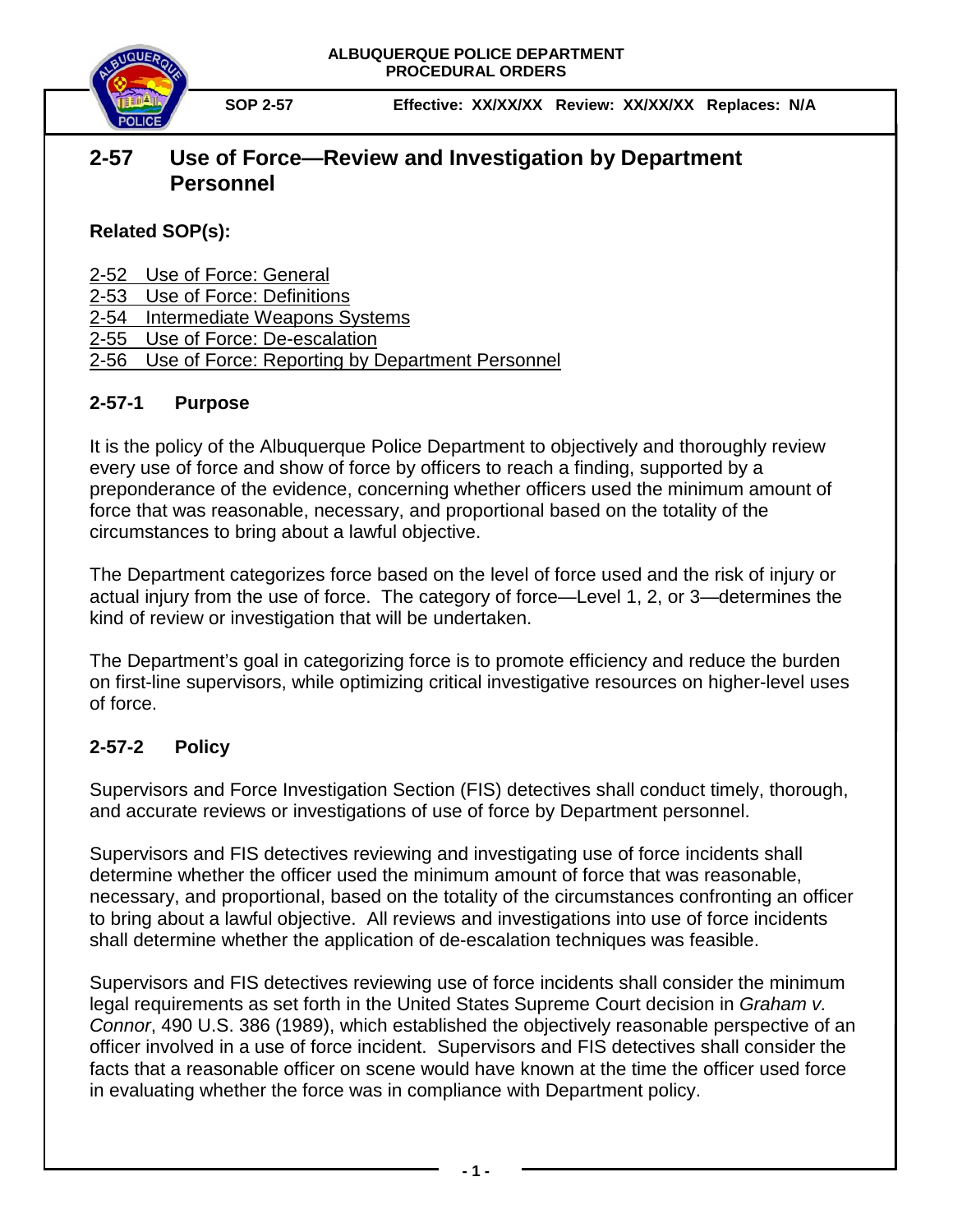

6

N/A

6

N/A

**SOP 2-57 Effective: XX/XX/XX Review: XX/XX/XX Replaces: N/A**

Supervisors and FIS detectives shall also consider that an officer's decision to use force is sometimes made in tense, uncertain, and rapidly evolving situations. However, any review or investigation of use of force incidents shall consider that officers must at all times comply with the even stricter standards as set forth in Department policy.

Supervisors and FIS detectives reviewing use of force shall objectively weigh all evidence collected from an incident to reach a reliable finding based upon a preponderance of the evidence.

# **2-57-3 Use of Force Review by Supervisors and the Chain of Command**

- A. General Requirements
	- 1. A supervisor who was involved in a reportable use of force or show of force, including by participating in or ordering the use of force being reviewed, shall not be involved in reviewing the incident.

"Participating" is defined as physically assisting in overcoming an individual's resistance.

2. Personnel will classify use of force according to the highest level of force used during an incident.

For example, when an officer uses Level 1 and Level 2 force during an incident it will be investigated as a Level 2 use of force by a Force Investigation Section (FIS) detective.

- 3. For Level 2 and Level 3 uses of force, the supervisor shall ensure that FIS is immediately notified and dispatched to the scene of the investigation to initiate the force investigation.
- B. Supervisory Responsibilities for Classifying Force
	- 1. The supervisor of an officer using force shall immediately respond to the scene to ensure that the use of force is appropriately classified based upon the Department's three-level force classification system.
		- a. **Level 1 Use of Force:** Force that is likely to cause only transitory pain, disorientation and/or discomfort during its application as a means of gaining compliance.
			- i. This includes techniques that are not reasonably expected to cause injury, do not result in an actual injury, and are not likely to result in a complaint of injury (i.e., pain compliance techniques and resisted handcuffing).
			- ii. Shows of force, including: pointing a firearm, beanbag shotgun, 40 millimeter impact launcher, OC spray, or ECW at an individual, or using an ECW to "paint" an individual with the laser sight or utilizing a warning arc. A show of force is reportable as a Level 1 use of force.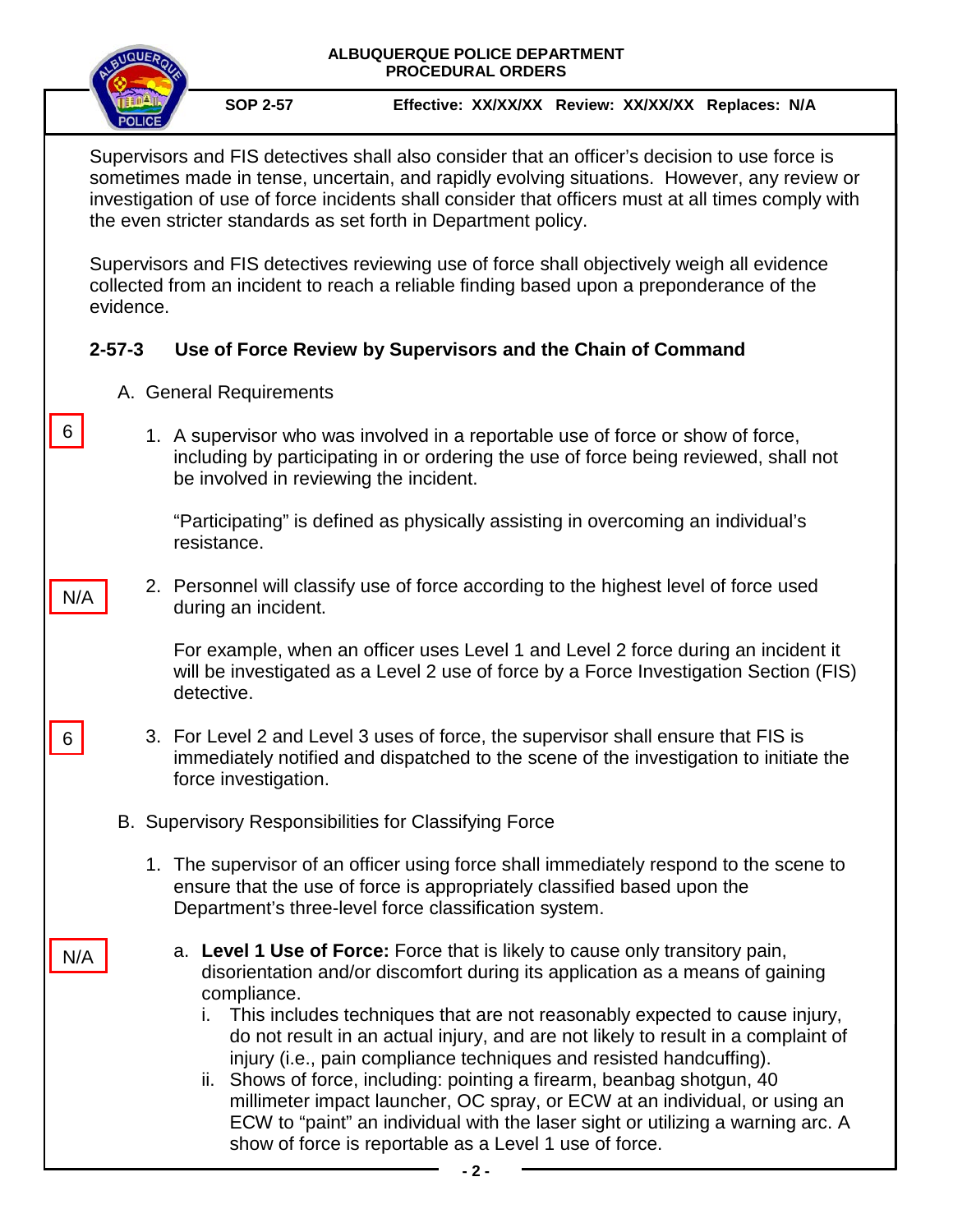

**SOP 2-57 Effective: XX/XX/XX Review: XX/XX/XX Replaces: N/A**

- iii. Level 1 use of force does not include interaction meant to guide, assist, or control an individual who is offering minimal resistance.
- b. **Level 2 Use of Force:** Force that causes injury, could reasonably be expected to cause injury, or results in a complaint of injury.
	- i. Level 2 use of force includes:
		- Use of an ECW, including where an ECW is fired at an individual but misses;
		- Use of a beanbag shotgun or 40 millimeter impact launcher, including where it is fired at an individual but misses;
		- OC spray use including where it is sprayed at an individual but misses;
		- Empty-hand techniques (e.g., strikes, kicks, takedowns, distraction techniques, or leg sweeps); and
		- Strikes and attempted strikes with impact weapons.
			- <sup>o</sup> This excludes strikes to the head, neck, throat, chest, or groin with a beanbag shotgun or 40 millimeter impact launcher and strikes to the head, neck, throat, torso, or groin with a baton or improvised impact weapon, which are considered Level 3 uses of force.
- c. **Level 3 Use of Force:** Force that results in, or could reasonably result in, serious physical injury, hospitalization, or death.
	- i. Level 3 use of force includes:
		- Use of deadly force;
		- Critical firearm discharges;
		- Use of force resulting in death or serious physical injury;
		- Use of force resulting in hospitalization;
		- Strikes to the head, neck, throat, chest, or groin with a beanbag shotgun or 40 millimeter impact launcher and strikes to the head, neck, throat, torso, or groin with a baton or improvised impact weapon;
		- Use of force resulting in a loss of consciousness;
		- Police Service Dog bites;
		- Three or more applications of an ECW on an individual during a single interaction, regardless of the mode or duration of the application, and regardless of whether the applications are by the same or different officers;
		- ECW application on an individual during a single interaction for longer than 15 seconds, whether continuous or consecutive, regardless of the mode of application;
		- Neck holds:
		- Four or more strikes with a baton or improvised impact weapon; and
		- Any Level 2 use of force against a handcuffed individual.
- C. On-Scene Responsibilities of Supervisors Reviewing Use of Force (Refer to On-Scene Response Handbook)
	- 1. The supervisor of an officer using force shall perform the following duties at the scene of a use of force: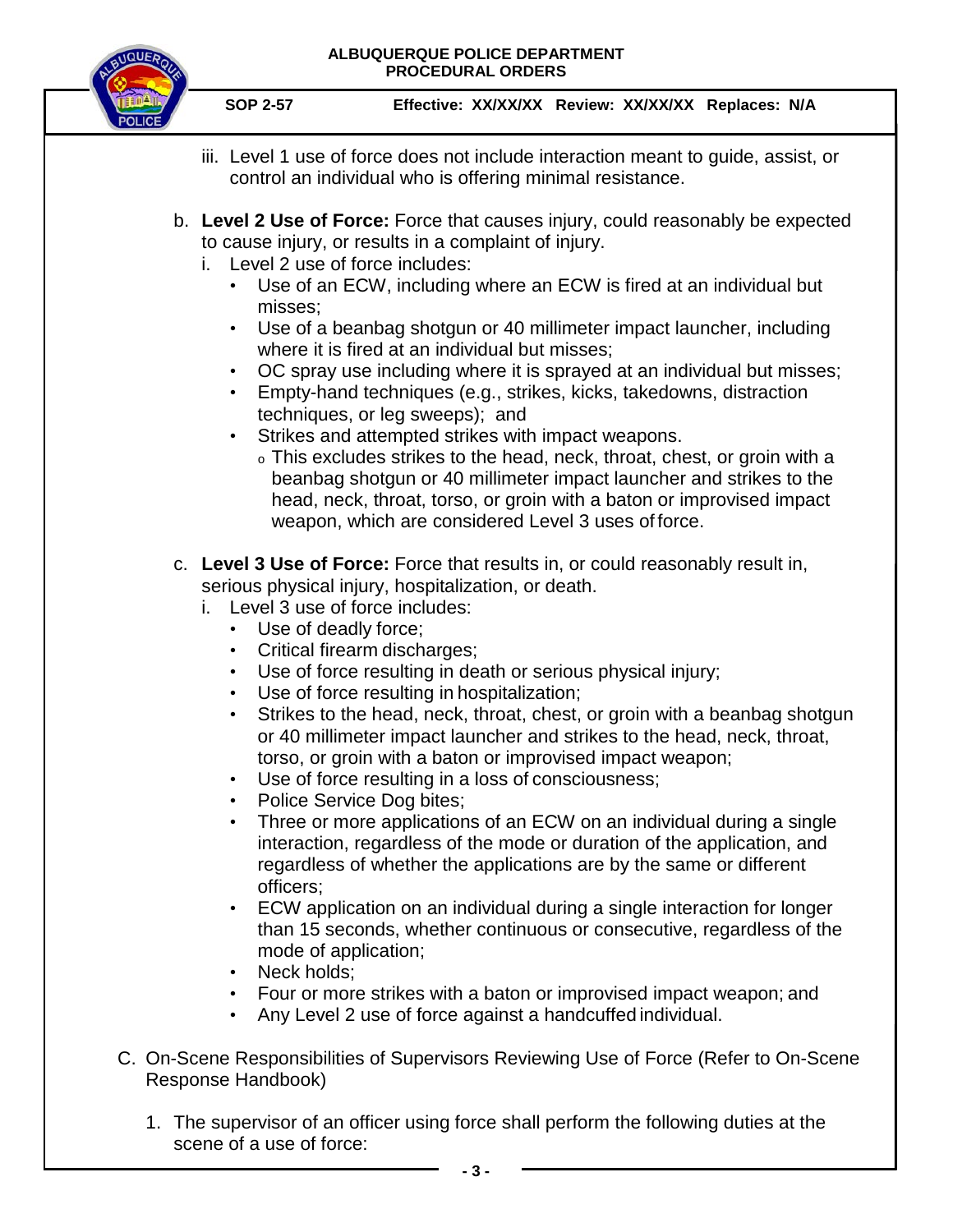### **ALBUQUERQUE POLICE DEPARTMENT PROCEDURAL ORDERS SOP 2-57 Effective: XX/XX/XX Review: XX/XX/XX Replaces: N/A** a. Examine personnel and the individual for injuries and request medical attention, where appropriate; b. Identify the involved and witness officers to the use of force; c. Supervisors will separate the involved and witness officers once the scene is secure. If, due to staffing levels, the supervisor cannot separate the involved and witness officers, the supervisor will give a direct order to the involved and witness officers to not speak about the use of force and shall ensure that the command is recorded using their OBRD; d. Review the involved officer's OBRD video to determine whether the incident involves a Level 1 use of force; e. Review the OBRD video of other officers where uncertainty remains about whether the incident rises to a Level 2 or Level 3 use of force; f. Preserve any evidence located at the scene of a Level 1 use of force or higher; g. Capture photographs of the officer(s) and the individual(s) involved in Level 1 use of force; h. Require submission of a use of force statement from the involved officer(s) by the end of the shift; and i. Conduct any other necessary fact-gathering activities to reach reliable conclusions, including obtaining a statement from the detained individual(s) after providing them with a *Miranda* warning, regarding the officer's use of Level 1 force. 2. Where a supervisor determines that the use of force by an officer(s) involves a Level 2 or Level 3 use of force, they shall immediately contact FIS to conduct the investigation. D. Supervisor Documentation of Level 1 Use of Force 1. Supervisors shall generate a BlueTeam entry for the use of force without regard to the number of involved or witness officers. 2. The investigating supervisor shall ensure involved and witness officer(s) OBRD video, and any other video of the use of force, is attached to the corresponding BlueTeam entry. a. First line Level 1 use of force reviews will require the supervisor to watch all of the involved and witness officer's videos from before the point of contact with the individual to after the individual is secured in a vehicle or is released from the scene. b. Video Review Unit (VRU) shall watch all Level 1 use of force OBRD video within 10 days of the use of force incident. VRU will mark all portions of the video which indicate possible deficiencies and concerns with training, tactics, equipment, policy, supervision, and all policy violations. c. Commanders and Lieutenants will be responsible for watching all videos that capture the use of force and all marked portions of the video, which include all possible deficiencies and concerns with training, tactics, equipment, policy, supervision, and all policy violations. 5 7 6 7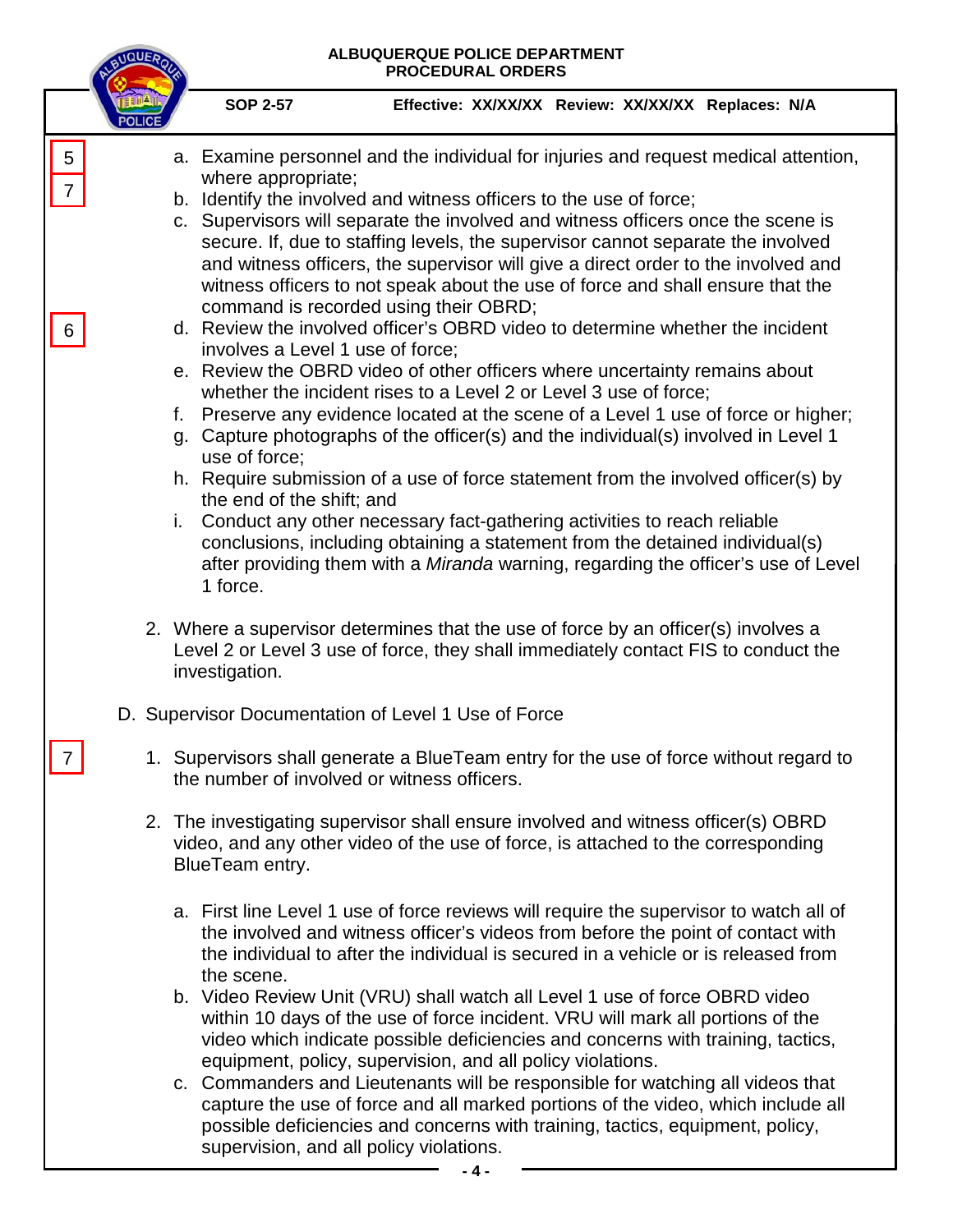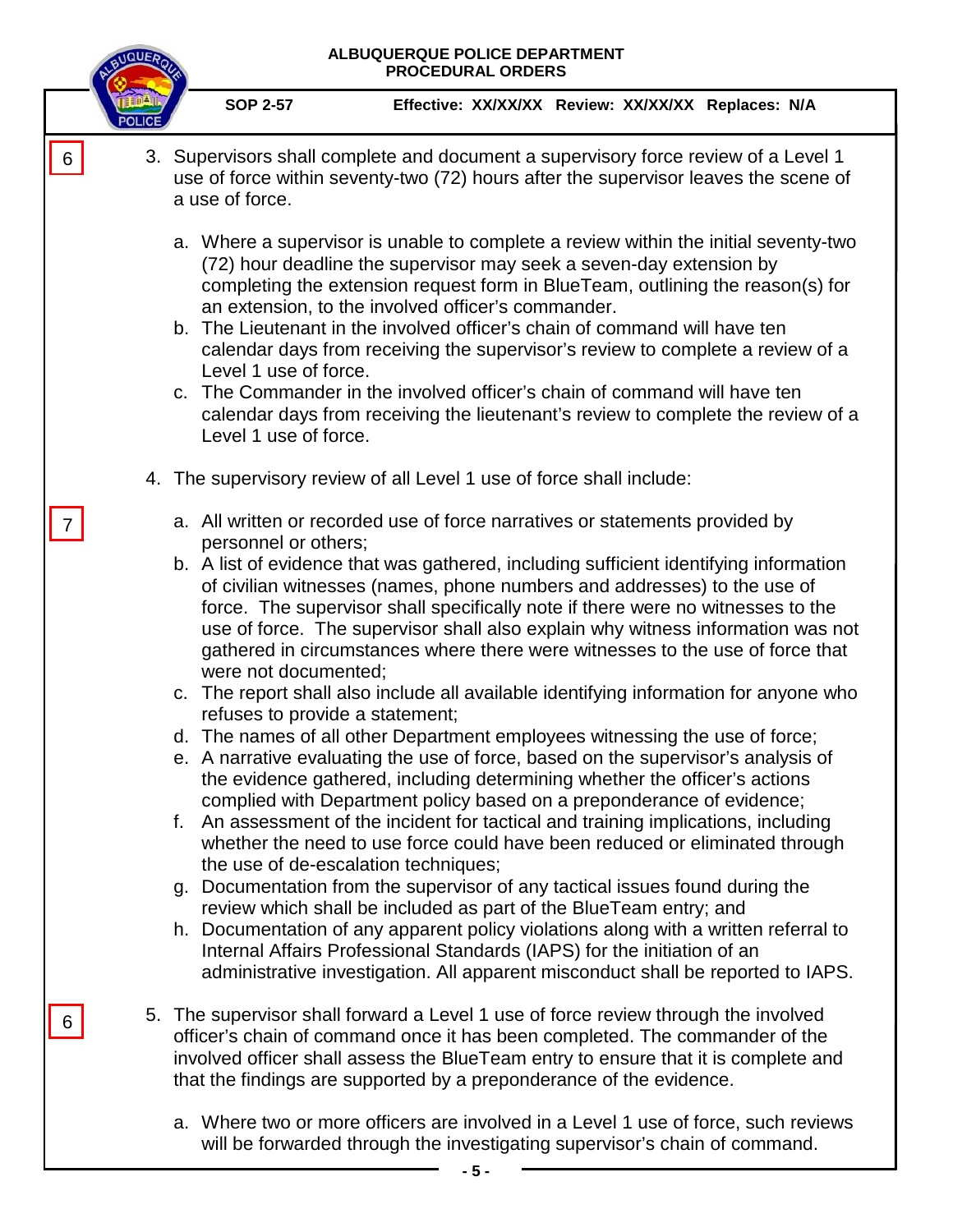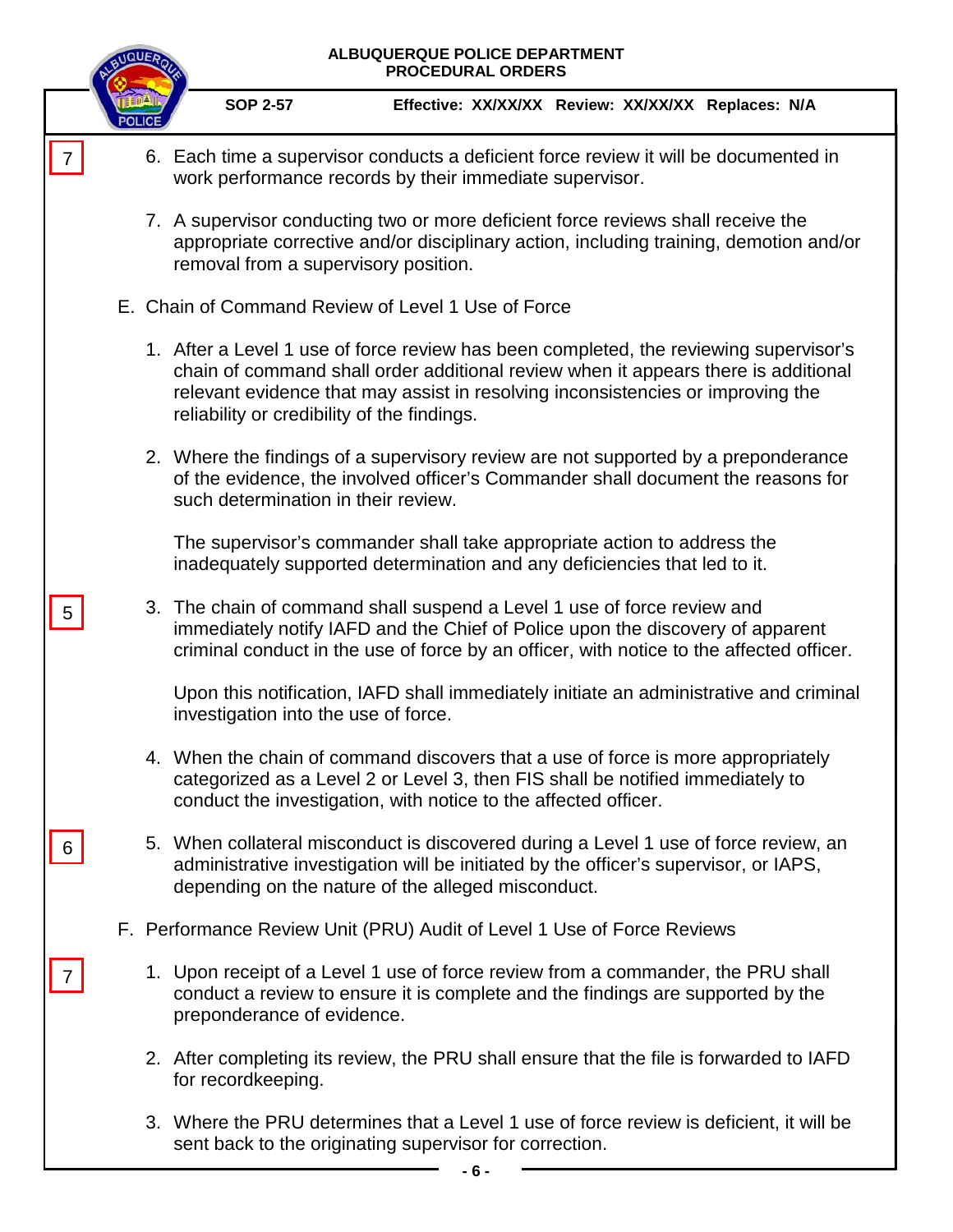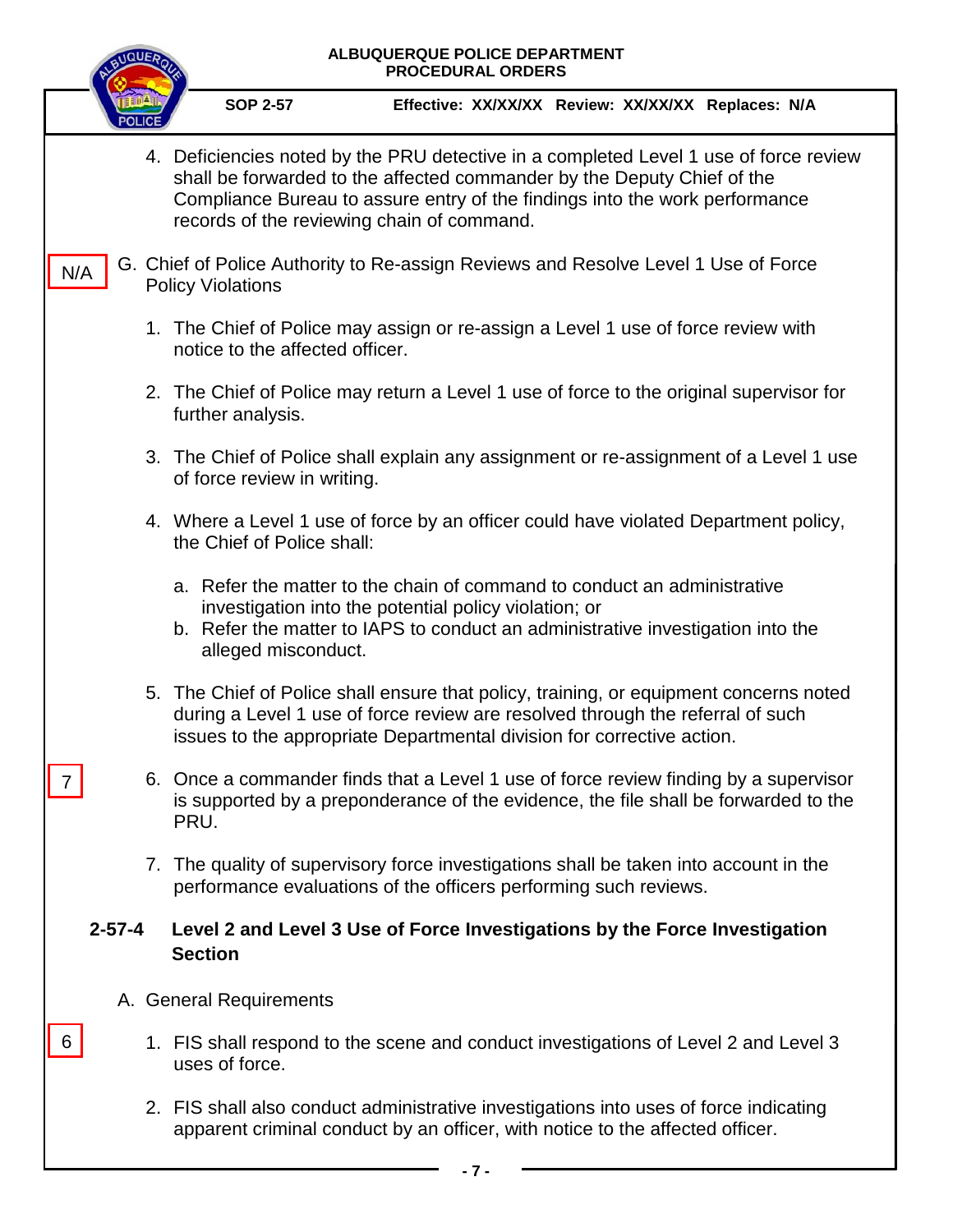

### **SOP 2-57 Effective: XX/XX/XX Review: XX/XX/XX Replaces: N/A**

3. Where a Level 2 or Level 3 use of force investigation indicates apparent criminal conduct by an officer in the use of force, IAFD shall refer the incident to an investigator from the Criminal Investigations Division (CID) for investigation. The criminal investigator shall have no involvement in the administrative investigation into the use of force. Notice of such a referral shall be provided to the affected officer.

The criminal investigation shall remain separate from and independent of the administrative investigation into the use of force.

- 4. In instances where the Multi-Agency Task Force (MATF) is conducting the criminal investigation of a use of force, the IAFD shall conduct the administrative investigation.
- B. Level 2 and Level 3 Use of Force Investigations by the Force Investigation Section
	- 1. In conducting its investigations of Level 2 or Level 3 uses of force, FIS detectives shall:
		- a. Respond to the scene and consult with the on-scene supervisor to ensure that all personnel and individual(s) involved in a use of force have been examined for injuries and provided necessary medical attention;
		- b. Advise the individual involved in the use of force incident of his or her rights where it is necessary to gather additional information about injuries;
		- c. Categorize the use of force in accordance with the Department's classification procedures;
		- d. Ensure all evidence to establish material facts related to the use of force, including but not limited to audio and video recordings, photographs, and other documentation of injuries or the absence of injuries, is collected;
		- e. Canvass for and interview witness(es). In addition, witnesses shall be encouraged to provide and sign a written statement in their own words;
		- f. Ensure each officer witnessing a Level 2 or Level 3 use of force provides a use of force narrative of the facts leading to the use of force;
		- g. Provide a written admonishment to involved and witness officer(s) to the use of force that they are not to speak about the force incident until they are interviewed by the investigator of the FIS;
		- h. Conduct only one-on-one interviews with involved and witness officers;
		- i. Review all use of force reports to ensure that these statements include information required by Department policy;
		- j. Ensure that all use of force reports identify all officers who were involved in the incident, witnessed the incident, or were on the scene when the incident occurred;
		- k. Conduct investigations in a rigorous manner designed to determine the facts and, when conducting interviews, avoid asking leading questions and never ask officers or other witnesses any questions that may suggest legal or procedural justifications for officers' conduct;
		- l. Record all interviews;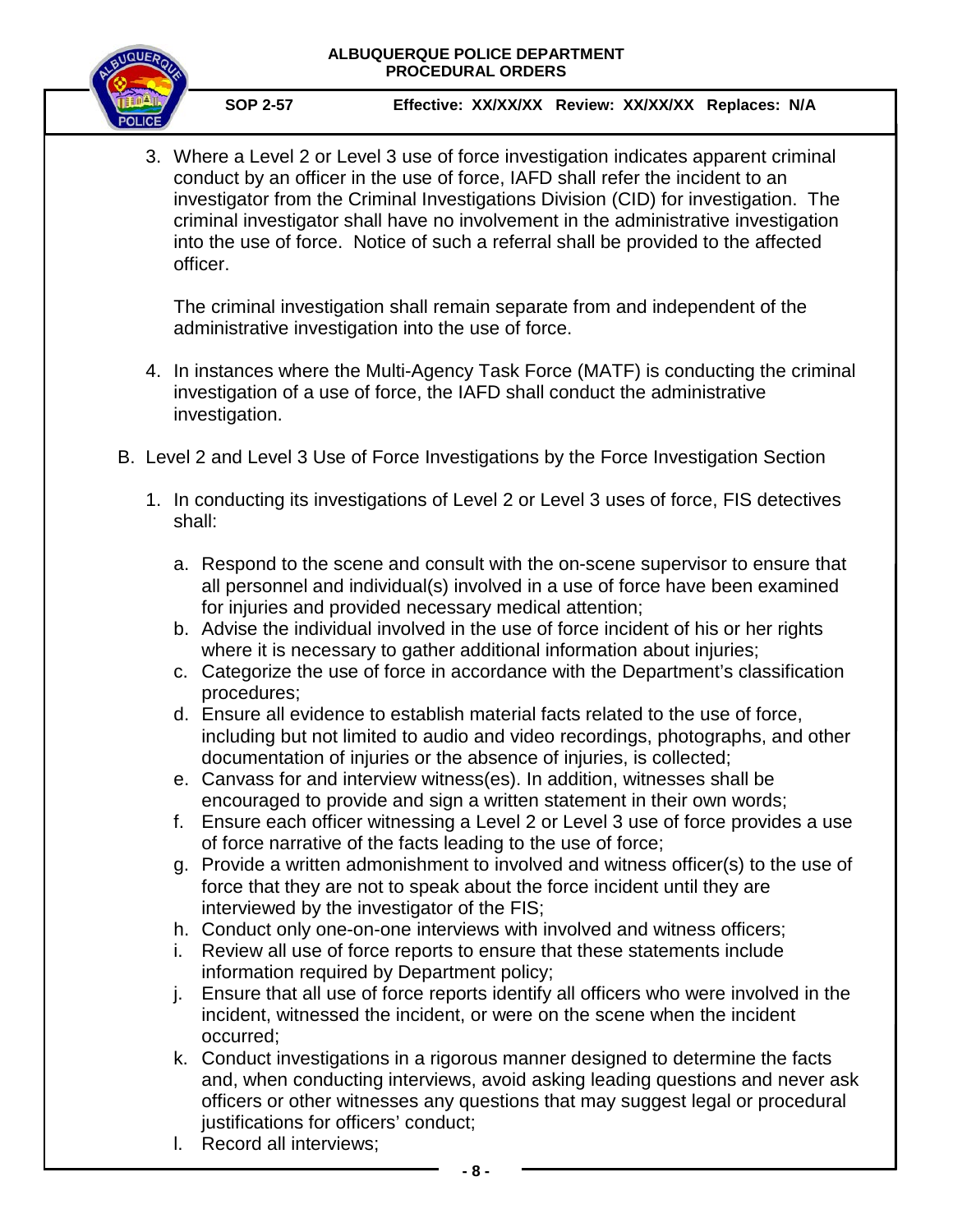

**SOP 2-57 Effective: XX/XX/XX Review: XX/XX/XX Replaces: N/A**

- m. Consider all relevant evidence, including circumstantial, direct, and physical evidence, as appropriate, and make credibility determinations, if feasible; and
- n. Make all reasonable efforts to resolve material inconsistencies between the officer, subject, and witness statements, as well as inconsistencies between the level of force described by the officer and any injuries to personnel or subjects.
- 2. An investigator with the FIS shall complete an initial use of force data report for all Level 3 use of force incidents and submit it through the chain of command to the Chief of Police as soon as possible, but in no circumstances later than twenty-four (24) hours after the use of force.
- 3. An investigator with the FIS shall complete Level 2 or Level 3 administrative investigations within two months after learning of the use of force. Any request for an extension to this time limit must be approved by the Commander of IAFD through consultation with the Chief of Police.
- C. Level 2 and Level 3 Use of Force Investigation Reports by the Force Investigation **Section** 
	- 1. At the conclusion of each use of force investigation, the FIS shall prepare an investigative report with findings based upon the preponderance of evidence. The report shall include:
		- a. A narrative description of the incident, including a precise description of the evidence that either justifies or fails to justify the officer's conduct based on the FIS's independent review of the facts and circumstances of the incident;
		- b. Documentation of all evidence that was gathered, including names, phone numbers, addresses of witnesses to the incident, and all underlying use of force data reports. In situations in which there are no known witnesses, the report shall specifically state this fact. In situations in which witnesses were present but circumstances prevented the author of the report from determining the identification, phone number, or address of those witnesses, the report shall state the reasons why such information was not recorded. The report shall also include all available identifying information for anyone who refuses to provide a statement;
		- c. The names of all other officers or employees witnessing the use of force;
		- d. The investigator's narrative evaluating the use of force, based on the evidence gathered, including a determination of whether the officer's actions complied with Department policy and state and federal law. The narrative shall also include an assessment of the incident for tactical and training implications, including whether the use of force could have been avoided through the use of de-escalation techniques or lesser force options;
		- e. If a weapon was used by an officer, documentation indicating whether or not the officer's certification and training for the weapon were current at the time of the incident; and
		- f. The complete disciplinary history of the officers involved in the use of force.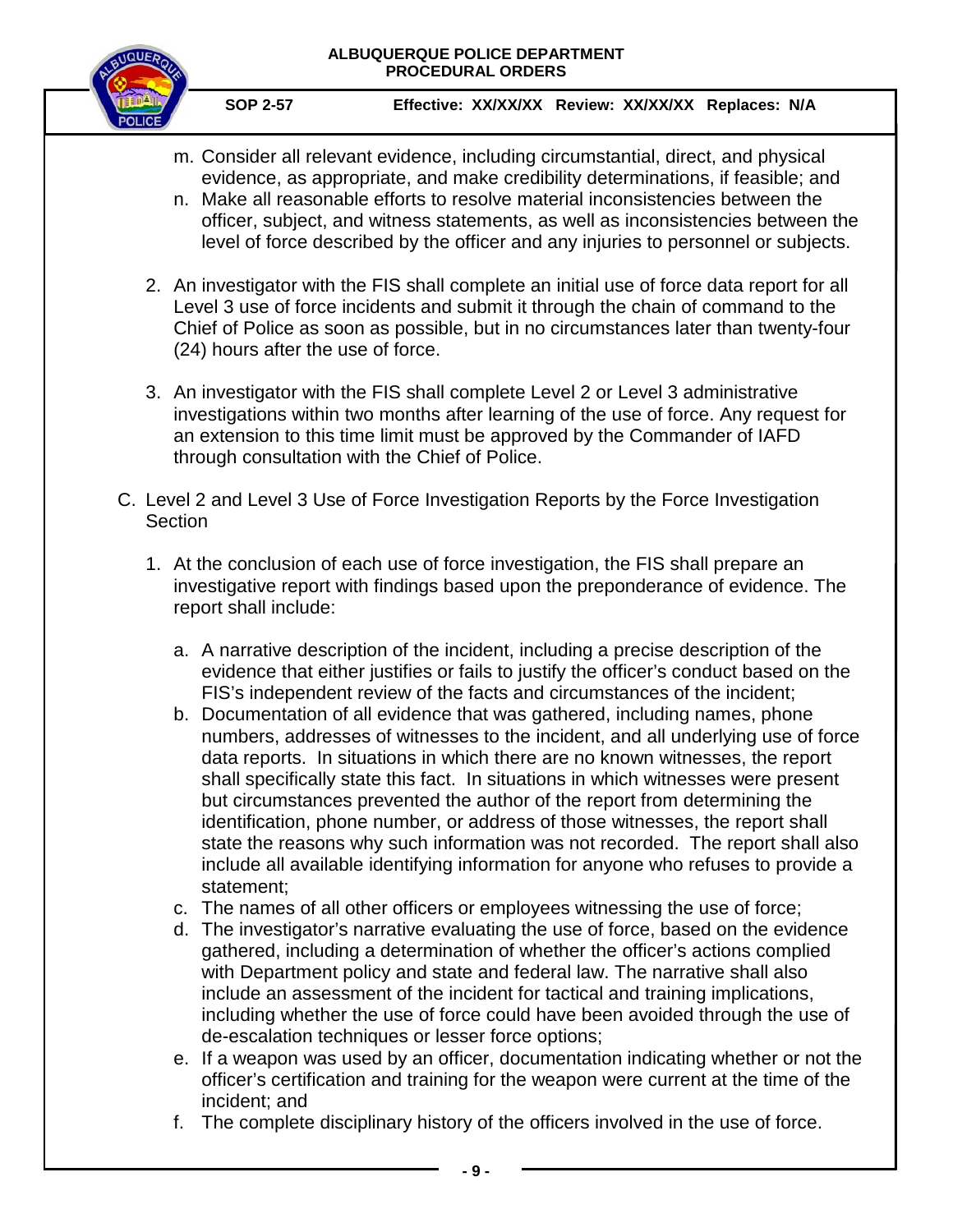